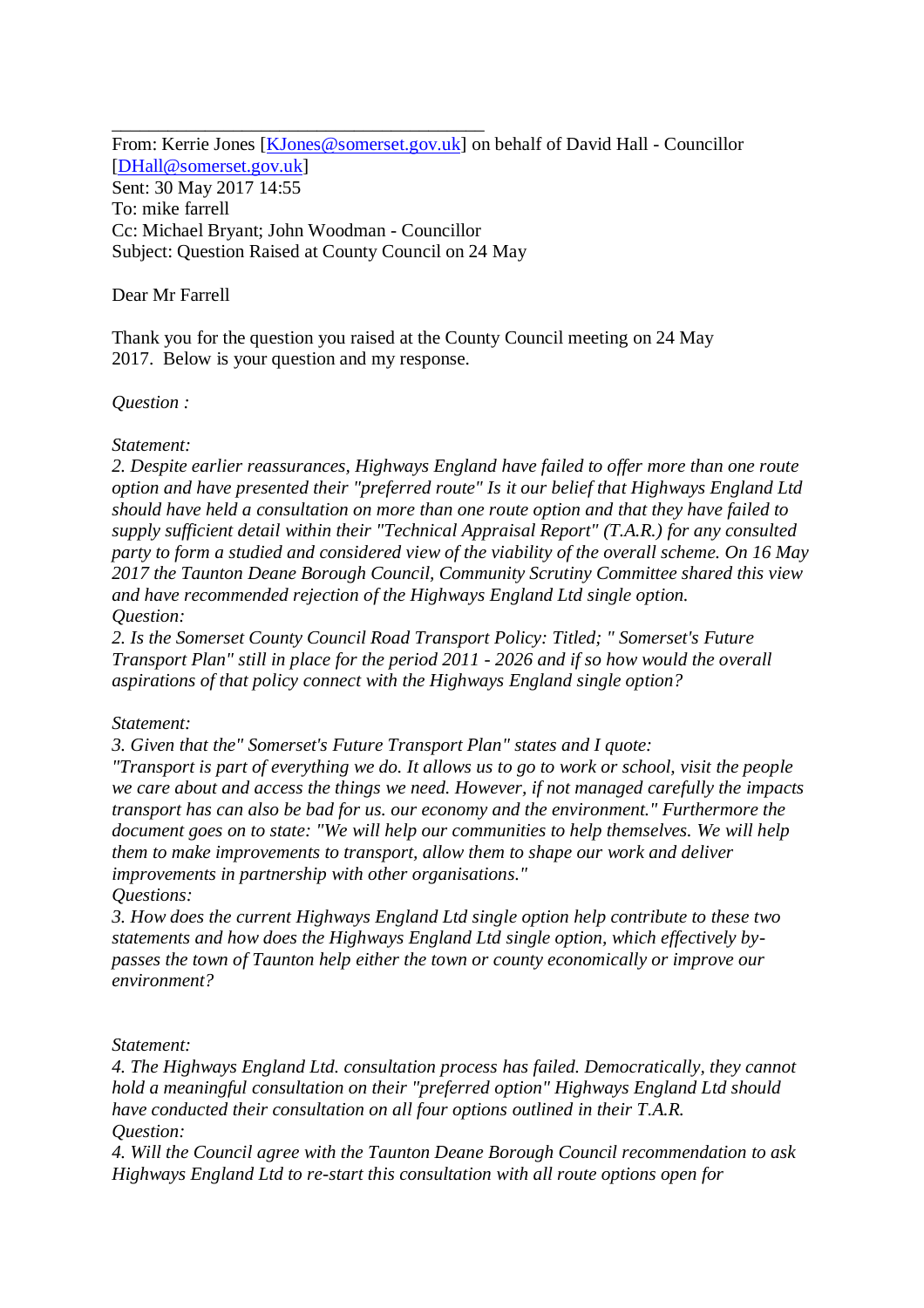*consideration. To review a full Henlade by-pass and link to Nexus 25, plus the £20 million. County Council lead, improvement to Junction 25 and for wider discussions with Devon County Council to take place regarding the current A30 extension?*

# **Response :**

Thank you for your questions and interest in this important proposal.

In line with our "Future Transport Plan" which covers the period  $2011 - 2026$ , we have lobbied hard to ensure that dualling and improvements are made to the A303/A358/ A30 Corridor, as we believe this has the potential to bring significant economic benefit to Taunton, Somerset, the South West and the UK as a whole.

Please note that Somerset County Council is not responsible for designing the programme or carrying out the work; that process falls to Highways England on behalf of the Government so it is important that you submit your views to Highways England as part of their consultation process, in order that they can take them into account in developing their proposals. Highways England confirm that they will not be issuing a new deadline for consultation responses until after the General Election on 8 June.

Please note that this project will continue to fall within my portfolio as Cabinet Member with responsibility for economy.

As a number of similar questions were received on this matter I have decided to prepare one comprehensive response which covers the full range questions asked.

Whilst the Council is still preparing its formal response to the consultation, I thought it would be useful to outline the current thinking which will form a set of recommendations for my formal decision in June.

Firstly turning to the key questions of how the proposed Expressway will benefit Taunton and what is the point of the road? The Council strongly supports the need for the A358 between Taunton and Southfields to be upgraded to dual carriageway as part of an end-end whole route improvement of the A303/A358 between the M3 and the M5 at Taunton. If designed appropriately, the improvement will improve connectivity and access to the South West Region, improve the resilience of the strategic road network and help to promote economic growth in the region. An economic impact study commissioned by the Council, published in February 2013 noted the following key benefits of an end-end route improvement based on comprehensive business & tourism surveys and transport economic assessment.

- $21,400$  jobs
- $£41.6$ bn boost to the economy (GVA)
- £1.9bn in transport benefits from reduced journey times
- Improve transport resilience to cope with incidents and during flooding
- Save over 1800 fatal or serious casualties over 60 years
- Reduce carbon emissions by 9%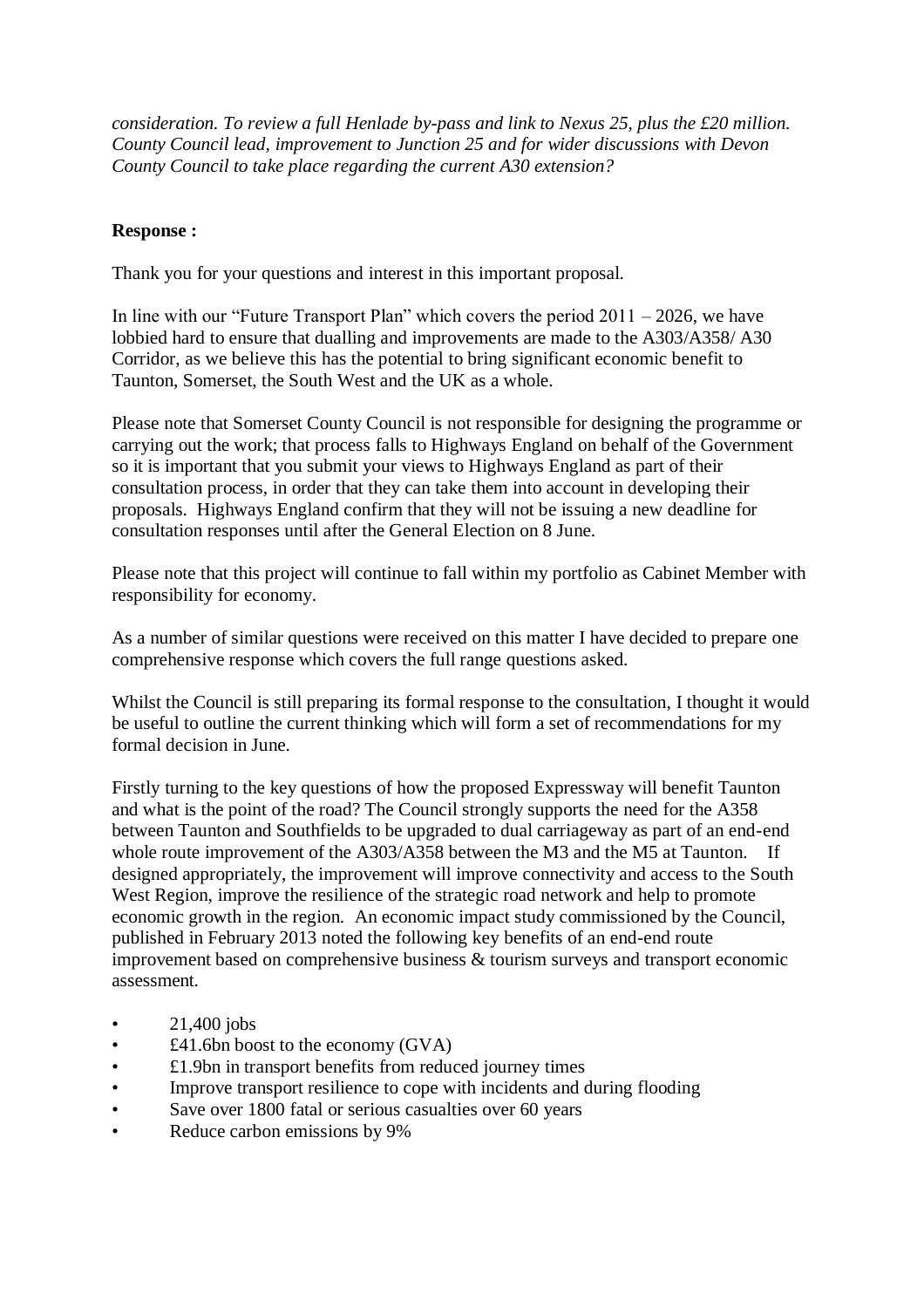I note the concerns raised regarding the lack of information upon which to provide views, and the Council will also be raising concerns with Highways England, within our consultation response, about the lack of information provided at this important stage in the process.

It is the Council's belief that it will be possible for an appropriately designed scheme to meet the objectives of providing enhanced local connectivity to Taunton (with associated economic growth benefits) as well as providing improved strategic connectivity between London and the South West. One of our key objectives for the scheme is also to ensure traffic travelling through Henlade is reduced to the greatest degree possible. We will urge Highways England to develop a preferred route which delivers on all these objectives.

The Council's view is that the forecast traffic reductions through Henlade currently published alongside Highways England's proposed scheme can be improved upon and we will therefore be requesting that Highways England consider including measures in the Development Consent Order which encourage traffic to use any new route rather than the current A358 through Henlade.

I can confirm that Somerset County Council asked Highways England to consider route options which included a link between the proposed expressway and the existing Junction 25 and proposed employment site. Highways England's technical appraisal report for the scheme demonstrates that they have considered options which include such a link. I am not able to advise you why they have chosen not to put these forward for consultation, and that is a matter for them to address.

The Council is particularly keen to understand why 'Option 2A/2B' and its key feature of a link into the existing M5 Junction 25 has not been recommended as an option for consideration, when the high-level transport economic assessment presented would appear to favour this option. The Council expects this to be a matter for further consideration prior to selection of the preferred route and if necessary during the DCO process.

The Council does not currently consider that it would be beneficial to ask Highways England to re-run the current non-statutory stage of consultation, particularly as four potential options have been described in the technical documentation and this has enabled the community to express views about these options. The Council will urge Highways England to further assess and consult upon the potential benefits and implications of a link between the proposed expressway and Junction 25 prior to selecting the preferred route and to consider including it as part of the preferred route if the more detailed assessment demonstrates that this would be beneficial in terms of economic growth, reducing congestion and improving safety, accessibility, and value for money; rather than discounting it at this stage in the process.

The reasoning behind the precise location of the proposed 'Junction A' on the M5 is a matter for Highways England however within their consultation material Highways England considers that:

The proposed route provides improved opportunities for future growth in housing and employment leading to increased prosperity;

The provision of an additional junction on the south side of Taunton would help relieve pressure on Junction 25, reduce journey times and queue lengths.

The Council will urge Highways England to confirm that the precise location of the proposed new 'Junction A' on the M5 will be established through further dialogue prior to (and if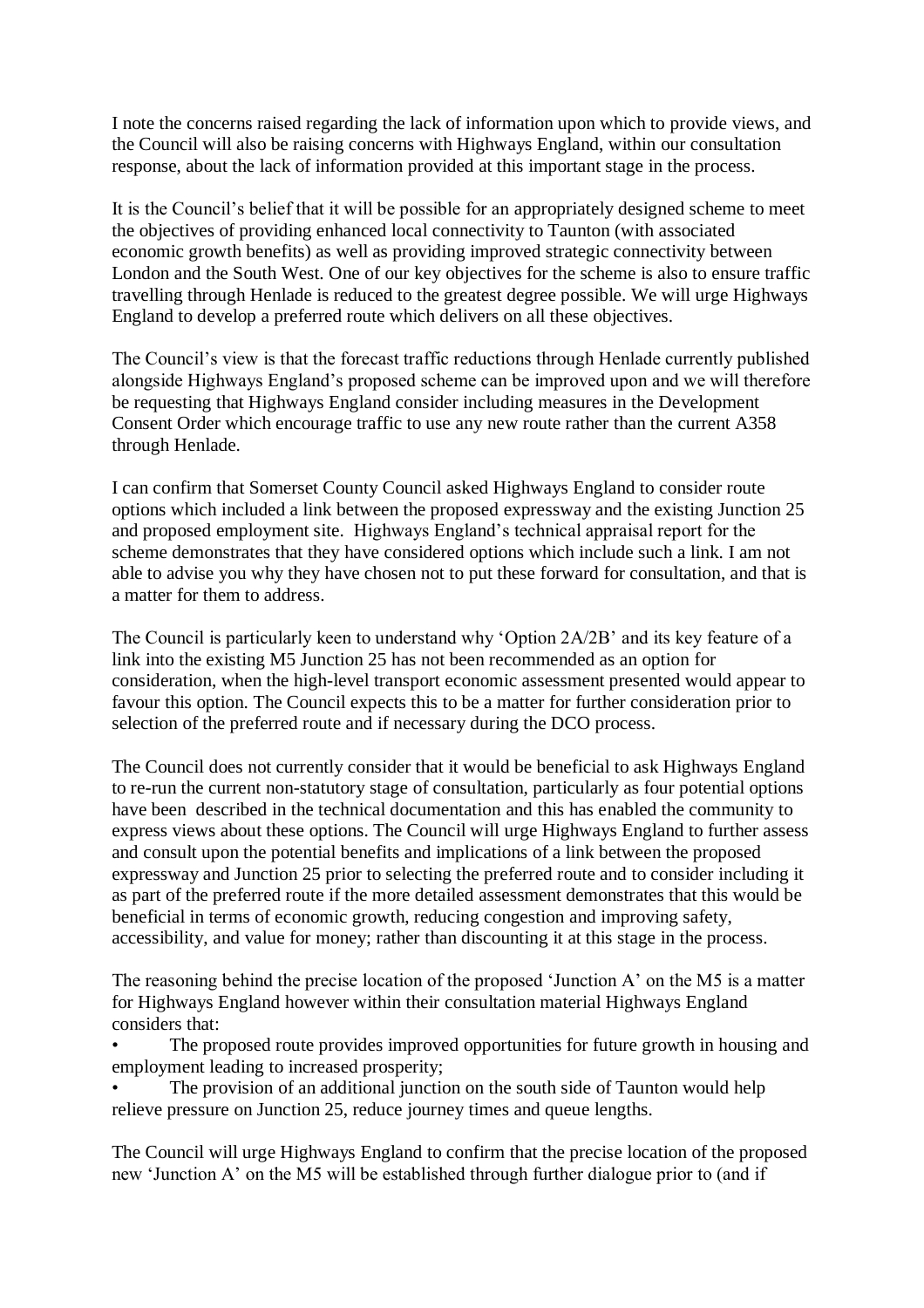necessary as part of) the DCO process taking into account further technical design work, further appraisal of potential impacts and community views.

It is The Council's current view that it would not be appropriate for a connection to be created between the new 'Junction A' and the existing local highway network without provision of appropriate road infrastructure running between the new junction and destinations in the town.

Whilst noting that the choice of route is Highways England's responsibility, the statutory process for scheme development and development consent includes requirements upon them to undertake rigorous assessment of the environmental, landscape and visual impacts, and to seek to minimise these impacts and provide appropriate mitigation; so concerns raised regarding impacts on the woodland and the countryside will undoubtedly be given a great deal of attention as the scheme develops.

The County Council does not hold detailed plans for the proposals and understands that these are currently being developed by Highways England.

The County Council has not been provided with any proposed vertical alignments for the scheme so is unable to comment on the extent to which the new scheme will be in cutting. As we do not hold any designs for the junction we are unable to advise at this stage in the process what it will physically look like, how visually intrusive it will be or how much lighting there will be. These are key questions that we expect Highways England to be able to address (and will be urging them to address) as the scheme develops and prior to submitting the formal development consent order; so that the Council and the community can fully understand the potential local impacts and consider how any adverse impacts can be appropriately mitigated.

I can confirm that it is the County Council's view that dual carriageway improvements are needed to the whole A303/ A358 route between the M3 and the M5 and that smaller scale complimentary (rather than alternative) improvements are also needed between Ilminster and Honiton in order for the full economic benefits of investment in the corridor to be achieved. This has been our consistent message to Government for a number of years and indeed the Government's road investment strategy does commit to this approach. We continue to work closely with Devon, Wiltshire and Dorset Councils to promote the need for both these investments and we have worked with Devon in developing their proposed solutions between Ilminster and Honiton.

I concur with the points made that the County Council's views on the proposed scheme are of great interest to the wider community and I am happy to confirm that the new Administration will make the Council's consultation response public. We will publish our proposed response as soon as possible following 24 May in accordance with the formal decision making process adopted. Our proposed response will then be the subject of a formal cabinet member decision during June and I anticipate that we will also take the opportunity to have the proposed response considered by a Scrutiny Committee prior to finalisation subject to the agreement of the Chair of the relevant committee. The formal approval of our response is currently timetabled for late June and we will consider if this remains an appropriate timescale once Highways England have confirmed a revised deadline for consultation responses. We will publish our intended date for publication as soon as we have agreed this.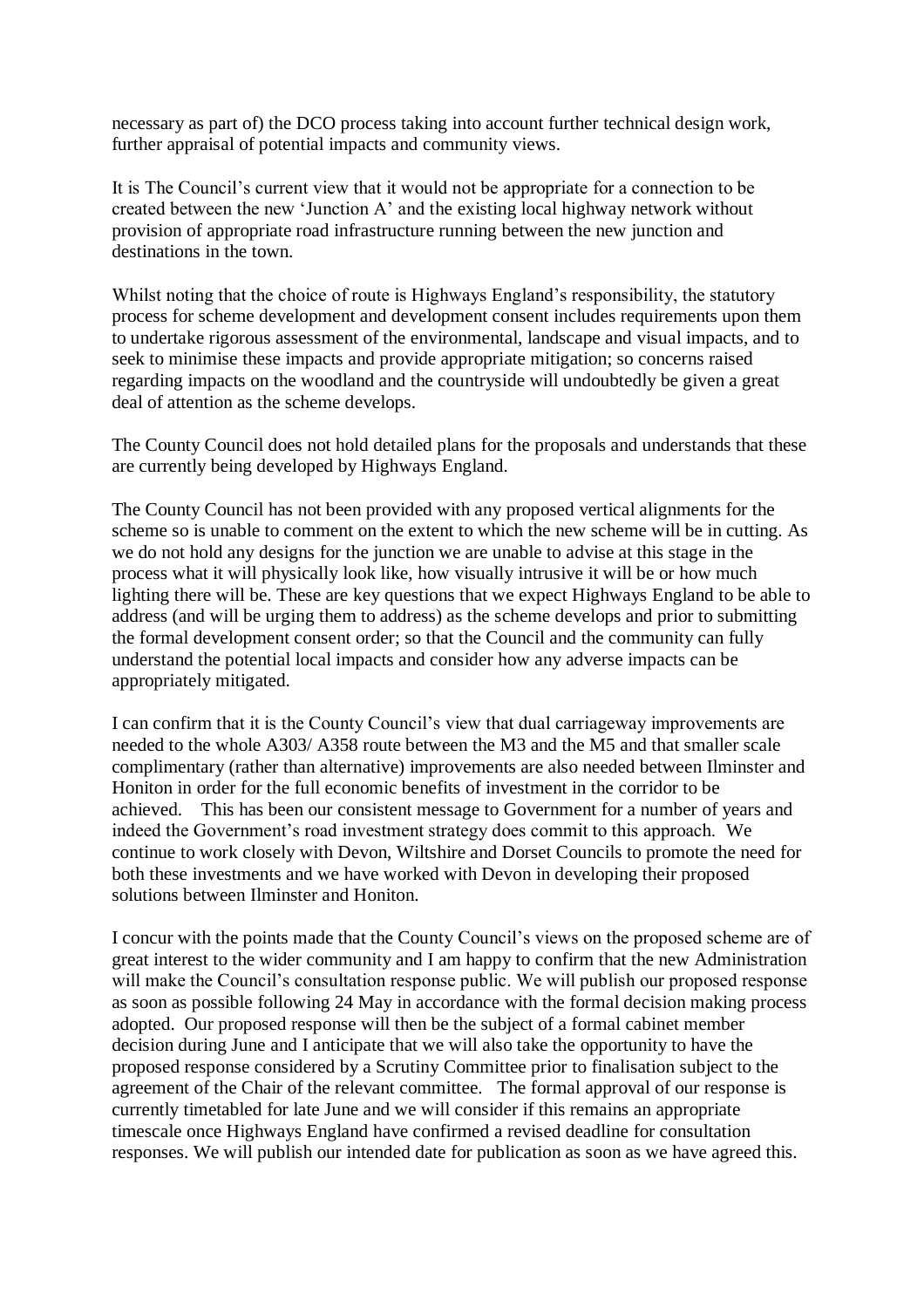In response to some detailed questions raised; whilst it is implicit in my response above, for the avoidance of doubt I can confirm that Somerset County Council will not be delivering the A303 upgrading, but expects Highways England to start work prior to April 2021 which is their current target. Somerset County Council will not be responsible for deciding upon the exact route of the upgraded road in Somerset, and will not be writing or entering into contracts to get the work done. Highways England will appoint the contractors to build their scheme. Somerset County Council will not be responsible if the work is delayed or delivered late as it is Highways England who will be responsible for the timely delivery of their scheme.

Regards

Cllr David Hall

PA : Kerrie Jones Personal Assistant to Cllr David Fothergill - Leader of the Council Personal Assistant to Cllr David Hall – Deputy Leader and Cabinet Member for Resources and Economic Development [kjones@somerset.gov.uk](mailto:kjones@somerset.gov.uk) • Somerset County Council PP B3E1 County Hall Taunton TA1 4DY • 01823 359018

This email has been classified as OFFICIAL by the originator.

This email, and any attachments is intended solely for the individual to whom it is addressed. It may contain personal and / or commercially sensitive material and should be handled accordingly.

If this email carries a protective marking of Official – Personal Data, Official – Commercial or Official – Sensitive in the banner at the top of the email it should be handled according to the handling instructions included in the banner. If marked Official only no specific handling instructions apply.

If this Email has been misdirected, please notify the author immediately.

If you are not the intended recipient you must not disclose, distribute, copy, print or rely on any of the information contained in it or attached, and all copies must be deleted immediately.

Whilst we take reasonable steps to try to identify any software viruses, any attachments to this email may nevertheless contain viruses which our anti -virus software has failed to identify. You should therefore carry out your own anti-virus checks before opening any documents. Somerset County Council will not accept any liability for damage caused by computer viruses emanating from any attachment or other document supplied with this email. All GCSx traffic may be subject to recording and / or monitoring in accordance with relevant legislation.